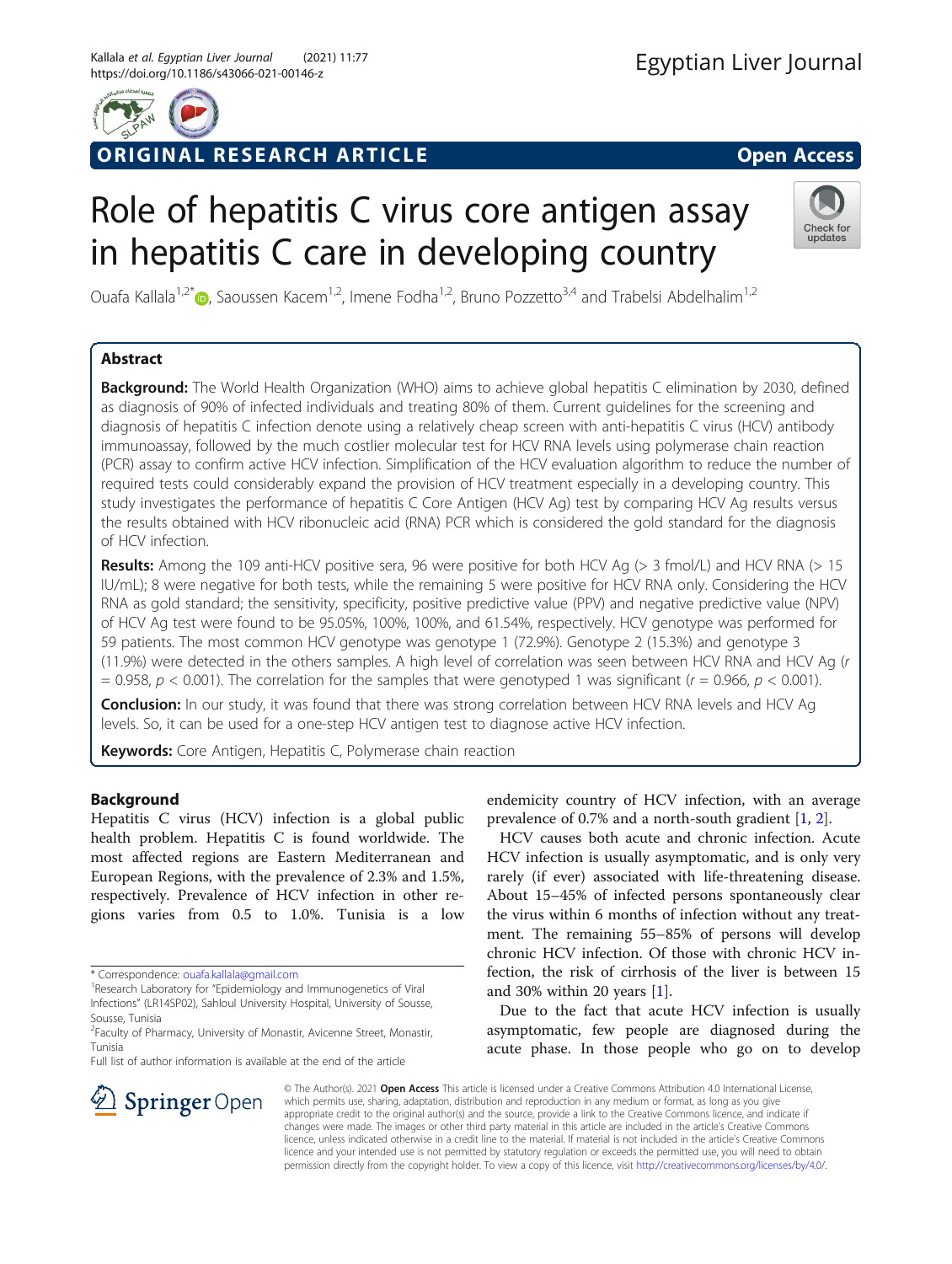chronic HCV infection, the infection is also often undiagnosed because the infection remains asymptomatic until decades after infection when symptoms develop secondary to serious liver damage [\[1](#page-4-0), [3](#page-4-0)].

HCV infection is diagnosed in 2 steps. The first one is a screening for anti-HCV antibodies (anti-HCV) with a serological test which identifies people who have been infected with the virus. If the test is positive for anti-HCV, a nucleic acid test for HCV ribonucleic acid (RNA) is needed to determine active/ previous infection state. Although no longer infected, they will still test positive for anti-HCV [[1,](#page-4-0) [4](#page-4-0), [5](#page-4-0)]. HCV RNA test should be performed in addition to anti-HCV in acute HCV infections during the window period and also in cases with certain immunodeficiencies [\[3](#page-4-0), [4\]](#page-4-0). However, due to the expensiveness and high technicality of Polymerase chain reaction (PCR) machinery, it is impractical for low-income countries to routinely administer these tests [[5,](#page-4-0) [6](#page-4-0)].

Simplification of the HCV evaluation algorithm to reduce the number of required tests could considerably expand the provision of HCV treatment. HCV Core Antigen (Ag) can be detected from 1 to 2 days following HCV RNA detection in serum and 33.2 (range 23–46) days prior to detection of HCV antibodies [[7\]](#page-4-0).

The aim of the present study is to evaluate the performance of HCV Ag test by comparing HCV Ag results versus the results obtained with HCV RNA polymerase chain reaction (PCR) which is considered the gold standard for the diagnosis of HCV infection.

#### Methods

#### Sample selection and characteristics

A total of 109 patient serum or plasma samples sent from different clinics to the Microbiology Laboratory of Sahloul University Hospital of Sousse, located in the Eastern Centre of Tunisia, for HCV RNA test were included in the study during the 2012–2015 period. Information on patients' diagnoses, treatments, HCV activation markers, and microbiological laboratory data (anti-HCV, HCV RNA) were obtained from the hospital's electronic information system and patient files.

#### Detection of anti-HCV antibodies

Anti-HCV antibody test was performed by means of a chemiluminescent microparticle enzyme immunoassay (CMIA) (Cobas e411 Elecsys analyser, Roche, USA) in line with manufacturer's recommendations. The "cutoff" value was considered 1.0 as per the kit procedure. It was considered as reactive which value of the test is ≥ 1.0.

#### HCV RNA assay

Real-time PCR (COBAS AmpliPrep/COBAS Taq Man HCV real-time PCR, Roche Diagnostics, Germany) was used in line with manufacturer's recommendations for HCV RNA quantitation in plasma samples. The assay has a limit of detection of 15 IU/mL with a linear quantitation window of  $43-6.9 \times 10^7$  IU/mL.

#### HCV Ag assay

HCV Ag quantification were performed using Abbott ARCHITECT HCV Ag Assay (Abbott, Germany) with manufacturer's recommendations. This is a two-step chemiluminescent microparticle immunoassay (CMIA) which is divided into a liquid phase with acridinium labeled murine anti-HCV antibodies, and a solid phase with paramagnetic microparticles. The manufacturer states the "cut-off" value as  $3.00 \text{ fmol/L}$  (0.06 pg/mL) and the quantitation upper limit as 20,000 fmol/L for this assay.

#### **Genotyping**

### HCV RNA extraction

The viral nucleic acid from HCV-infected patients' plasmas was extracted using the QIAamp® DSP Virus Kit (QIAGEN) according to manufacturer's instructions.

#### Reverse Transcription (RT) and Amplification of HCV 5′UTR/ Core regions

This step was carried out using the HCV Amplification 2.0 Kit (LiPA) Simens®.

#### HCV genotyping

A Versant HCV genotype 2.0 assay (INNO-LiPA HCV 2.0) Simens<sup>®</sup> was performed according to the manufacturer's instructions.

### Statistical analysis

Lineal regression analysis was used to assess the linear association between HCV Ag and HCV RNA concentrations as well as anti-HCV and HCV RNA concentrations in logarithmic scales.

Sensitivity, specificity, negative predictive value, positive predictive value, and accuracy values for the HCV Ag test were calculated versus the HCV RNA test (the gold standard). All data were analyzed by using SPSS software (SPSS; version 20.0). Statistical significance level was considered as 0.05.

#### Results

Sixty-one (56.0%) of the 109 patients included in the study group were females and 48 (44.0 %) were males. Seventy eight (71.6%) were treatment-naive and 31 (28.4%) were under treatment.

HCV genotype was performed for 59 patients. Genotype 1 (43/59, 72.9%), genotype 2 (9/59, 15.3%),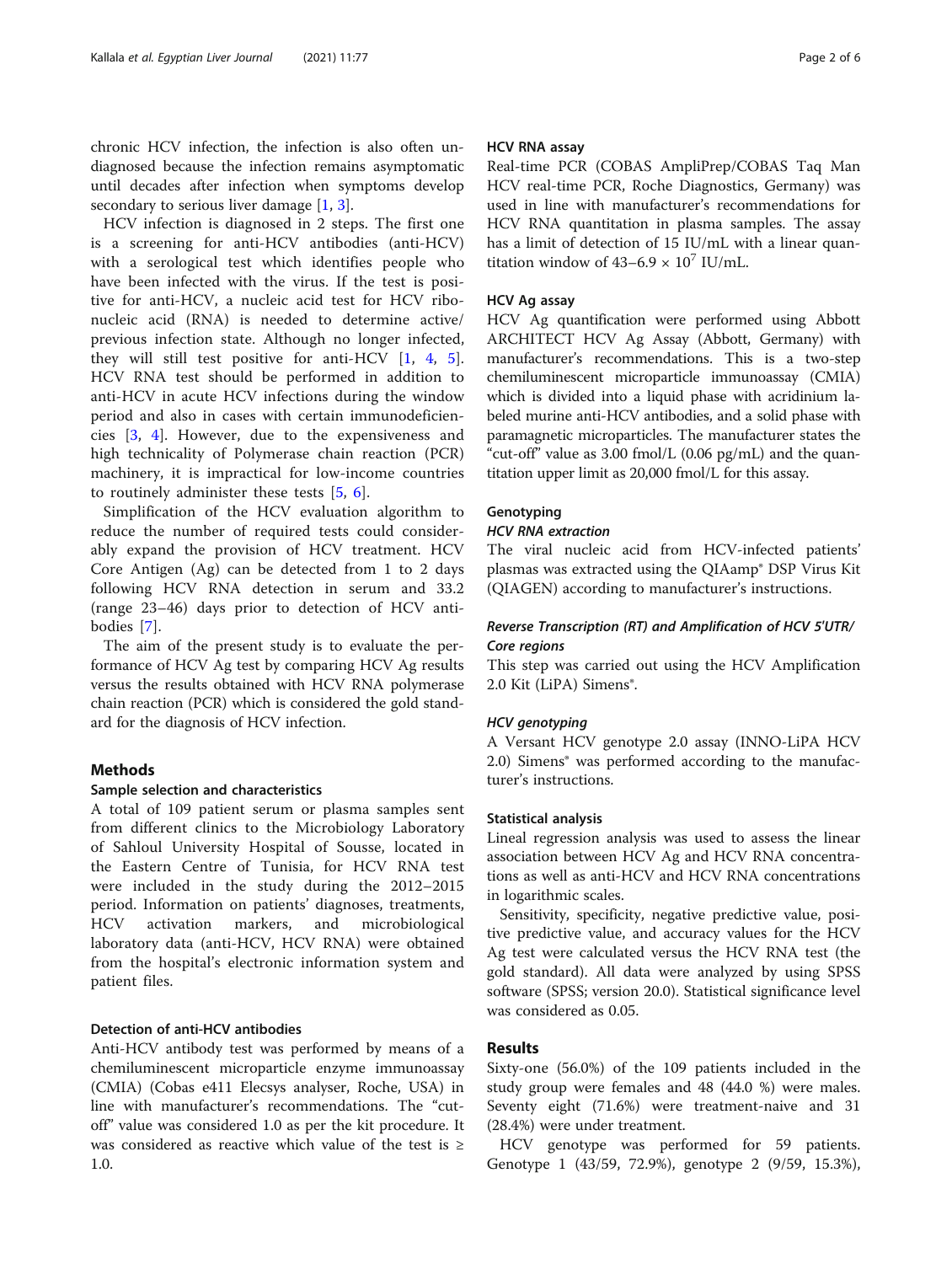Table 1 Sensitivity and specificity of HCV Ag in predicted HCV RNA in 109 anti-HCV positive patients

|               |          | <b>HCV RNA</b>  |                 |       |
|---------------|----------|-----------------|-----------------|-------|
|               |          | <b>Positive</b> | <b>Negative</b> | Total |
| <b>HCV Ag</b> | Positive | 96              | 0               | 96    |
|               | Negative | 5               | 8               | 13    |
|               | Total    | 101             | 8               | 109   |

HCV Ag negative: HCV Ag < 3 fmol/L; HCV RNA negative: HCV RNA < 15 IU/mL Sensitivity =  $96/101 = 95.05\%$ 

Specificity =  $8/8 = 100\%$ 

Positive predictive value (PPV) = 96/96 = 100%

Negative predictive value (NPV) =  $8/13 = 61.54\%$ 

and genotype 3 (7, 11.9%) were detected in the study samples.

Among the 109 anti-HCV positive sera, 96 were positive for both HCV Ag  $(> 3 \text{ fmol/L})$  and HCV RNA  $(> 15$ IU/mL); 8 were negative for both tests, while the remaining 5 were positive for HCV RNA only.

Considering the HCV RNA as gold standard, the sensitivity, specificity, positive predictive value (PPV), and negative predictive value (NPV) of HCV Ag test were found to be 95.05%, 100%, 100%, and 61.54% respectively (Table 1).

Figure 1 shows comparison between HCV RNA levels and HCV Ag levels using a logarithmic scale. Pearson's correlation coefficient was  $0.958$  ( $p < 0.001$ ) indicating good concordance, and the two tests were therefore considered as highly concordant.

The correlation for the samples that were genotyped 1 was significant ( $p < 0.001$ ), given a Pearson coefficient value of 0.966. Figure [2](#page-3-0) shows linear regressions for genotypes when plotted on log scales of HCV RNA and HCV Ag levels. Statistical correlation tests could not be performed regarding the genotypes other than genotype 1 due to the small number of non-genotype 1 samples detected in the present study.

Note that the lowest detection level of reactive HCV Ag (4.47 fmol/L) corresponded to 1890 IU/mL HCV RNA.

HCV Ag false negatives occurred at relatively low HCV RNA titers. Five samples (9.26%) positive for HCV RNA (38–813 IU/mL, mean value 406 IU/mL) were found to be negative for the HCV Ag test (0.00–1.08 fmol/L, mean value 0.506 fmol/L). Two of them were under treatment and three were treatment-naïve. HCV genotype could be determined for two samples among

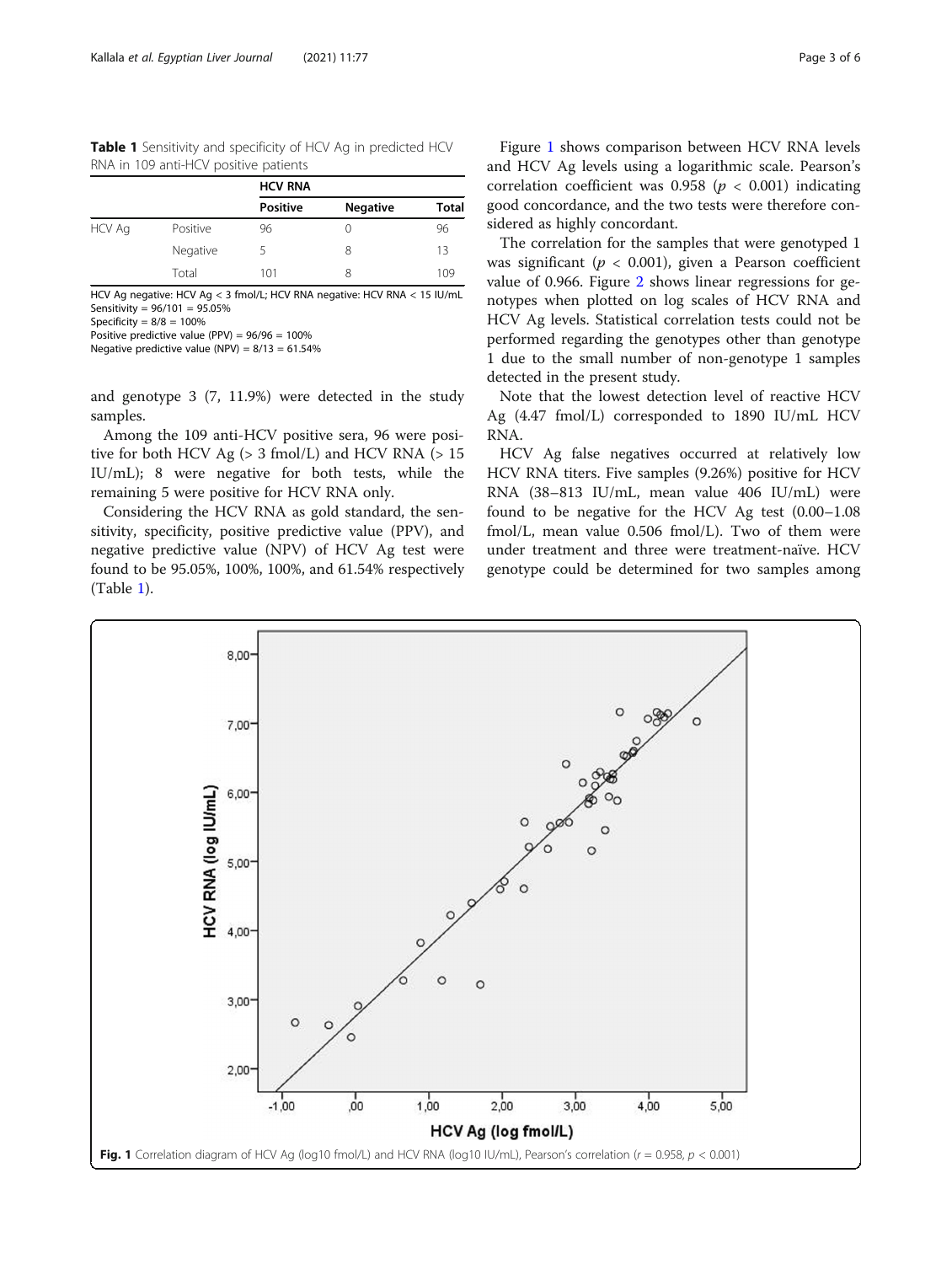<span id="page-3-0"></span>

the five false negative results, and genotype 1 was detected in both cases.

#### **Discussion**

Current guidelines for the screening and diagnosis of HCV denote using a relatively cheap screen with anti-HCV anti-body immunoassay, followed by the much costlier molecular test for HCV RNA levels using PCR assay to confirm active HCV infection. HCV Ag assays, which are easier to perform than real time-PCR also save time and are less expensive. Previous cost-effectiveness analysis showed that screening and evaluating HCV viremia using a strategy in which the two-step process is replaced by a one-step process could result in a net cost saving up to \$44 per person screened [[8,](#page-5-0) [9\]](#page-5-0).

That is why, there has been a push for a one-step HCV antigen test to diagnose active HCV infection [\[10\]](#page-5-0).

Detection of HCV Ag was initially described in late 90s. However, first generation antigen tests had soon become unpopular due to their lack of sensitivity [\[7](#page-4-0)]. The chemiluminescent immunoassay based new generation HCV Ag test used in this study has a sensitivity of  $\leq 3$ fmol/L, offering 16- to 25-fold sensitivity compared to preceding tests [\[11\]](#page-5-0).

In our study, it was found that there was strong correlation between HCV RNA levels and HCV Ag levels. HCV Ag levels were detected, with a corresponding increase in HCV Ag levels to increased titer of viral RNA, with a high correlation coefficient of 0.958 ( $p < 0.001$ ). Similar results were reported by various other studies [[10](#page-5-0)–[12](#page-5-0)]. Due to the excellent correlation between HCV Ag and HCV RNA concentrations, detection of HCV Ag in serum or plasma is useful as an indirect marker of HCV replication [\[13](#page-5-0)].

Sensitivity of the HCV Ag test, in the present study, was 95.05% compared to that of the RNA test. Previous studies which utilized the same HCV Ag test have reported a sensitivity of 75.8–99.5% for the HCV Ag test [[11,](#page-5-0) [12,](#page-5-0) [14](#page-5-0)–[16](#page-5-0)].

In our study, negative results were obtained with HCV Ag test for five samples with viral load of 38– 813 IU/mL. In a study by Cetiner and colleagues  $[11]$  $[11]$ , seven samples with positive HCV RNA results yielded negative HCV Ag results and viral load were lower than 10,000 IU/mL for these patients (six samples with viral loads of 17–178 IU/mL and one sample with a viral load of 2500 IU/mL). In another study by Ergünay and colleagues [\[15](#page-5-0)], the viral load was lower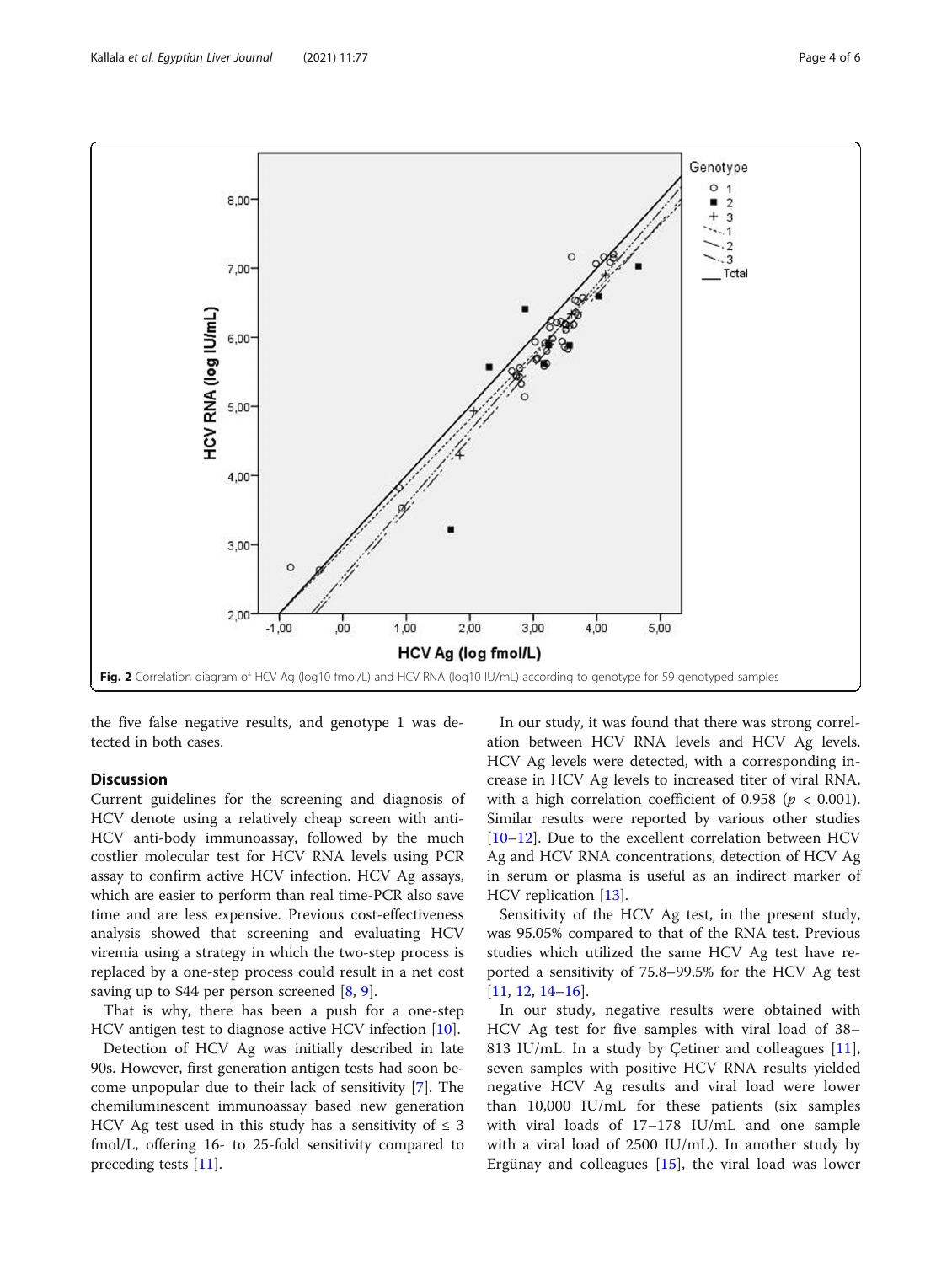<span id="page-4-0"></span>In the present study, specificity was found to be 100%. Ross and colleagues [\[17](#page-5-0)], Kesli and colleagues [[12](#page-5-0)], Park and colleagues [\[18\]](#page-5-0), Çetiner and colleagues [[11\]](#page-5-0) and Chang and colleagues [[10\]](#page-5-0) have also found a specificity level of 100%.

In the present study, PPV was 100% and there is no false positivity with the HCV Ag test. Same result was found by Çetiner and colleagues [[11\]](#page-5-0).

However, our negative predictive value (61.54%), similar to result find by Abdelrazik and colleagues [[13\]](#page-5-0), was lower than those of the other studies [[12](#page-5-0), [19](#page-5-0)]. This result was probably due to the small number of RNA negative samples, that is, 8 out of 109.

Consequently, all positive results found by the HCV Ag assay were also positive with the HCV RNA assay. However, all negative results found by the HCV core Ag assay were not negative with the HCV RNA assay. Thus, it can be concluded that a positive test with the HCV Ag (almost) always represents a true positive since it is highly specific. However, when there is a serum sample showing anti-HCV positivity, the negative results found by the HCV core Ag assay should be also confirmed by a HCV RNA assay [\[13](#page-5-0)].

There is increasing, albeit insufficient, evidence that genotype may affect antigen and RNA assay detection results to different extents [\[20\]](#page-5-0). In our study, genotype 1 was the predominant detected genotype, corresponding to the genotypic distribution of HCV in Tunisia [[21](#page-5-0)–[23](#page-5-0)]. Specially, there was a strong correlation between HCV RNA levels and HCV Ag levels in genotype 1  $(r =$ 0.966). Similar result was found by Chang and colleagues  $(r = 0.945)$  [\[10](#page-5-0)]. In contrast, the correlation coefficient was considerably higher than those reported in previous study [[24,](#page-5-0) [25\]](#page-5-0). This discordance may be explained by the variability of studied population and the use of different assays.

#### Conclusion

The World Health Organization aims to achieve global hepatitis C elimination by 2030, defined as diagnosis of 90% of infected individuals and treatment initiation of 80% of eligible individuals. In the same directive line, Tunisia launched, in 2016, a national plan for the eradication of hepatitis C by 2023. The development and market approval of novel direct-acting antivirals (DAAs), such as sofosbuvir by itself or in combination with ledipasvir molecules currently available in Tunisia have dramatically changed the hepatitis C virus treatment landscape. Future studies are needed to evaluate the usefulness of HCV Ag quantification for the monitoring and detection of treatment failure, in patients treated with different DAAs.

#### Abbreviations

Anti-HCV: HCV antibodies; CMIA: Chemiluminescent microparticle enzyme immunoassay; DAAs: Direct-acting antivirals; HCV: Hepatitis C virus; HCV Ag: Hepatitis C core antigen; NPV: Negative predictive value; PCR: Polymerase chain reaction; PPV: Positive predictive value; RNA: Ribonucleic acid; WHO: World Health Organization

#### Acknowledgements

Not applicable

#### Authors' contributions

K.S.: study concept and design and Acquisition of data, K.O.: analysis and interpretation of data, statistical analysis and drafting of the manuscript; P.B. and F.I.: critical revision of the manuscript for important intellectual content; T.A.: study supervision. All authors critically revised the manuscript, approved the final version to be published, and agree to be accountable for all aspects of the work.

#### Funding

Not applicable

#### Availability of data and materials

The data that support the finding of this study are available from the corresponding author upon reasonable request.

#### Declarations

#### Ethics approval and consent to participate

Not applicable

#### Consent for publication

Not applicable

#### Competing interests

The authors declare that they have no competing interests.

#### Author details

<sup>1</sup>Research Laboratory for "Epidemiology and Immunogenetics of Viral Infections" (LR14SP02), Sahloul University Hospital, University of Sousse, Sousse, Tunisia. <sup>2</sup> Faculty of Pharmacy, University of Monastir, Avicenne Street Monastir, Tunisia. <sup>3</sup>GIMAP EA3064, Faculté de Médecine, Université de Saint-Etienne/Université de Lyon, Lyon, France. <sup>4</sup>Laboratoire des Agents infectieux et d'Hygiène, CHU de Saint-Etienne, Saint-Priest-en-Jarez, France.

#### Received: 14 November 2020 Accepted: 7 September 2021 Published online: 18 September 2021

#### References

- 1. World Health Organization .Hepatitis C. Available at: [https://www.who.int/](https://www.who.int/news-room/fact-sheets/detail/hepatitis-c) [news-room/fact-sheets/detail/hepatitis-c.](https://www.who.int/news-room/fact-sheets/detail/hepatitis-c) Accessed 2 May 2019.
- 2. Debbeche R, Said Y, Ben Temime H, El Jery K, Bouzaidi S, Salem M et al (2013) Epidemiology of hepatitis C in Tunisia. Tunis Med. 91(2):86–90
- 3. Pawlotsky JM (2002) Use and interpretation of virological tests for hepatitis C. Hepatol Baltim Md. 36(5 Suppl 1):S65–S73. [https://doi.org/10.1053/jhep.2](https://doi.org/10.1053/jhep.2002.36815) [002.36815](https://doi.org/10.1053/jhep.2002.36815)
- 4. Cloherty G, Talal A, Coller K, Steinhart C, Hackett J, Dawson G et al (2016) Role of serologic and molecular diagnostic assays in identification and management of hepatitis C virus infection. J Clin Microbiol. 54(2):265–273. <https://doi.org/10.1128/JCM.02407-15>
- 5. Hu K-Q, Cui W (2016) A highly specific and sensitive hepatitis C virus antigen enzyme immunoassay for One-step diagnosis of viremic hepatitis C virus infection. Hepatol Baltim Md. 64(2):415–424. [https://doi.org/10.1002/](https://doi.org/10.1002/hep.28663) [hep.28663](https://doi.org/10.1002/hep.28663)
- 6. Wang L, Lv H, Zhang G (2017) Hepatitis C virus core antigen assay: an alternative method for hepatitis C diagnosis. Ann Clin Biochem. 54(2):279– 285. <https://doi.org/10.1177/0004563216661218>
- 7. Hosseini-Moghaddam SM, Iran-Pour E, Rotstein C, Husain S, Lilly L, Renner E, Mazzulli T (2012) Hepatitis C core Ag and its clinical applicability: potential advantages and disadvantages for diagnosis and follow-up? Rev Med Virol. 22(3):156–165. <https://doi.org/10.1002/rmv.717>